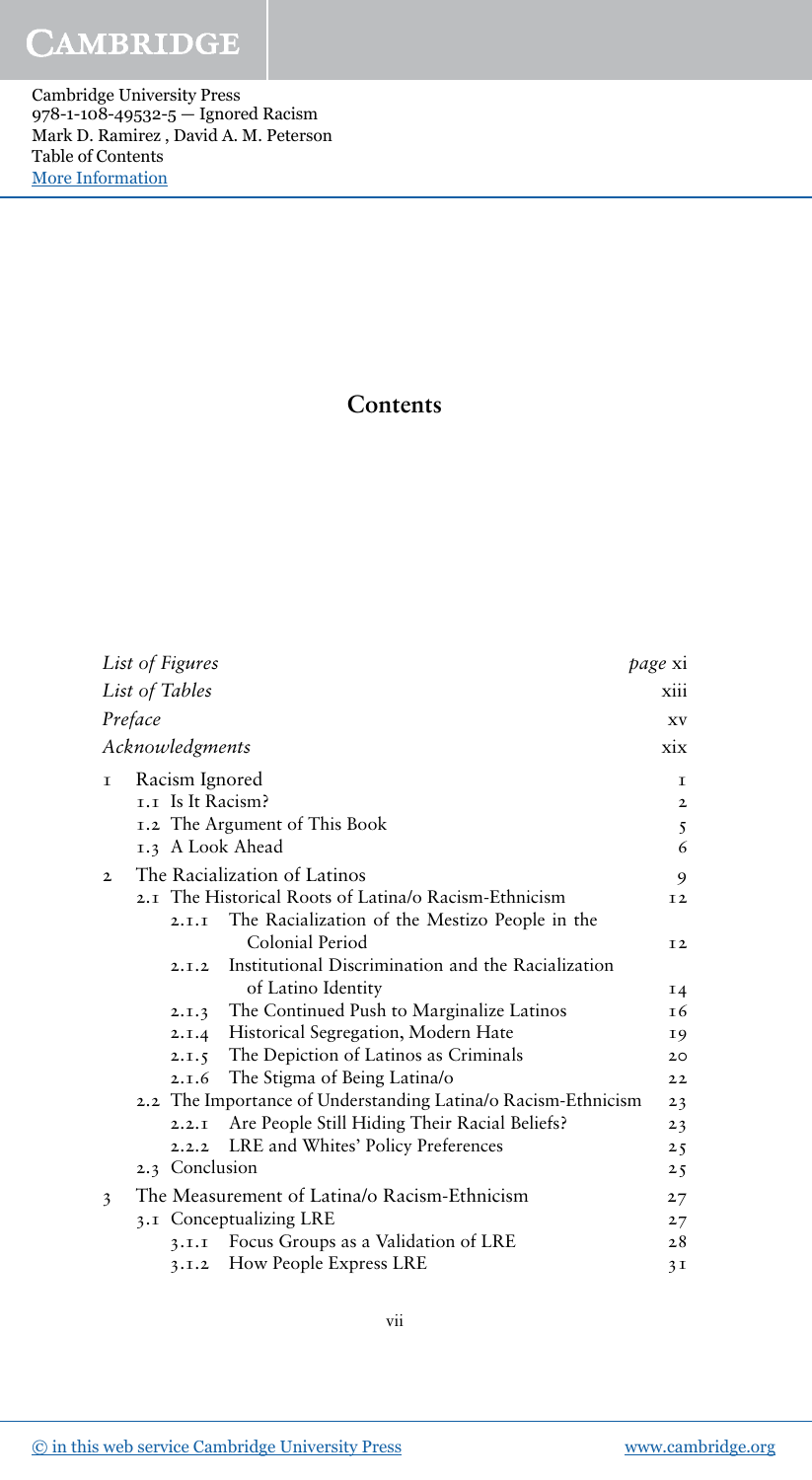Cambridge University Press 978-1-108-49532-5 — Ignored Racism Mark D. Ramirez , David A. M. Peterson Table of Contents [More Information](www.cambridge.org/9781108495325)

| viii | Contents                                                                                                |                 |
|------|---------------------------------------------------------------------------------------------------------|-----------------|
|      | 3.2 The Measurement of LRE                                                                              | 36              |
|      | Is LRE a Coherent Belief?<br>3.2.1                                                                      | 4 <sup>T</sup>  |
|      | Is It a Unique Form of Racism-Ethnicism?<br>3.2.2                                                       | 4 <sup>2</sup>  |
|      | Is LRE a Measure of Partisan Principles or Cultural<br>3.2.3                                            |                 |
|      | Preferences?                                                                                            | 45              |
|      | Is LRE about Race-Ethnicity?<br>3.2.4                                                                   | 47              |
|      | 3.3 Conclusion                                                                                          | 5I              |
| 4    | Why White America Opposes Immigration                                                                   | 56              |
|      | 4.1 American Public Opinion toward Immigration Policy                                                   | 59              |
|      | Current Explanations of Public Opinion toward<br>4.I.I                                                  |                 |
|      | <b>Immigration Policy</b>                                                                               | 65              |
|      | 4.2 The Role of LRE                                                                                     | 68              |
|      | 4.2.1 LRE or Immigrant Resentment                                                                       | 76              |
|      | Context and Contiguity in Immigration Policy<br>4.2.2                                                   |                 |
|      | Preferences                                                                                             | 79              |
|      | 4.3 Conclusion                                                                                          | 82              |
| 5    | Attitudes about Punishment and Policing                                                                 | 86              |
|      | 5.1 Latinos and the Race-Coding of Crime                                                                | 88              |
|      | The "Browning" of Crime News<br>5.1.1                                                                   | 89              |
|      | How We Examine Crime News?<br>5.1.2                                                                     | 91              |
|      | Does Crime News Activate LRE?<br>5.1.3                                                                  | 95              |
|      | 5.2 Understanding Public Support for Punishment                                                         | 100             |
|      | 5.3 White Opposition to Police Body Cameras                                                             | IO3             |
|      | The Police Body Camera Experiment<br>5.3.1                                                              | IO <sub>5</sub> |
|      | 5.4 Conclusion                                                                                          | 108             |
| 6    | Why Whites Favor Restrictive Voting Laws                                                                | <b>III</b>      |
|      | 6.1 The Controversy over Voter Identification Laws                                                      | II3             |
|      | 6.2 Mass Polarization or Race?                                                                          | 118             |
|      | 6.3 LRE and Voter Identification Laws                                                                   | <b>I2I</b>      |
|      | The Voter Identification Experiment<br>6.3.1                                                            | 123             |
|      | Estimating Concern about Fraudulent Voting<br>6.3.2<br>6.4 Voter Registration Purges                    | 129             |
|      | 6.4.1 The Conjoint Experiment                                                                           | 134             |
|      | 6.5 Conclusion                                                                                          | 135             |
|      |                                                                                                         | 142             |
| 7    | The Electoral Implications of Latina/o Racism-Ethnicism                                                 | 144             |
|      | 7.1 Racial and Ethnic Conflict in US Elections                                                          | 144             |
|      | 7.2 Support for Latina/o Candidates in US Elections                                                     | 146             |
|      | The 2014 and 2016 US House Elections<br>7.2.1                                                           | 148             |
|      | 7.3 Voting for Candidates Who Support Immigration Restrictions<br>The 2014 and 2016 US Senate Elections | 152             |
|      | 7.3.1<br>Gubernatorial Elections in 2014<br>7.3.2                                                       | 153             |
|      |                                                                                                         | <sup>157</sup>  |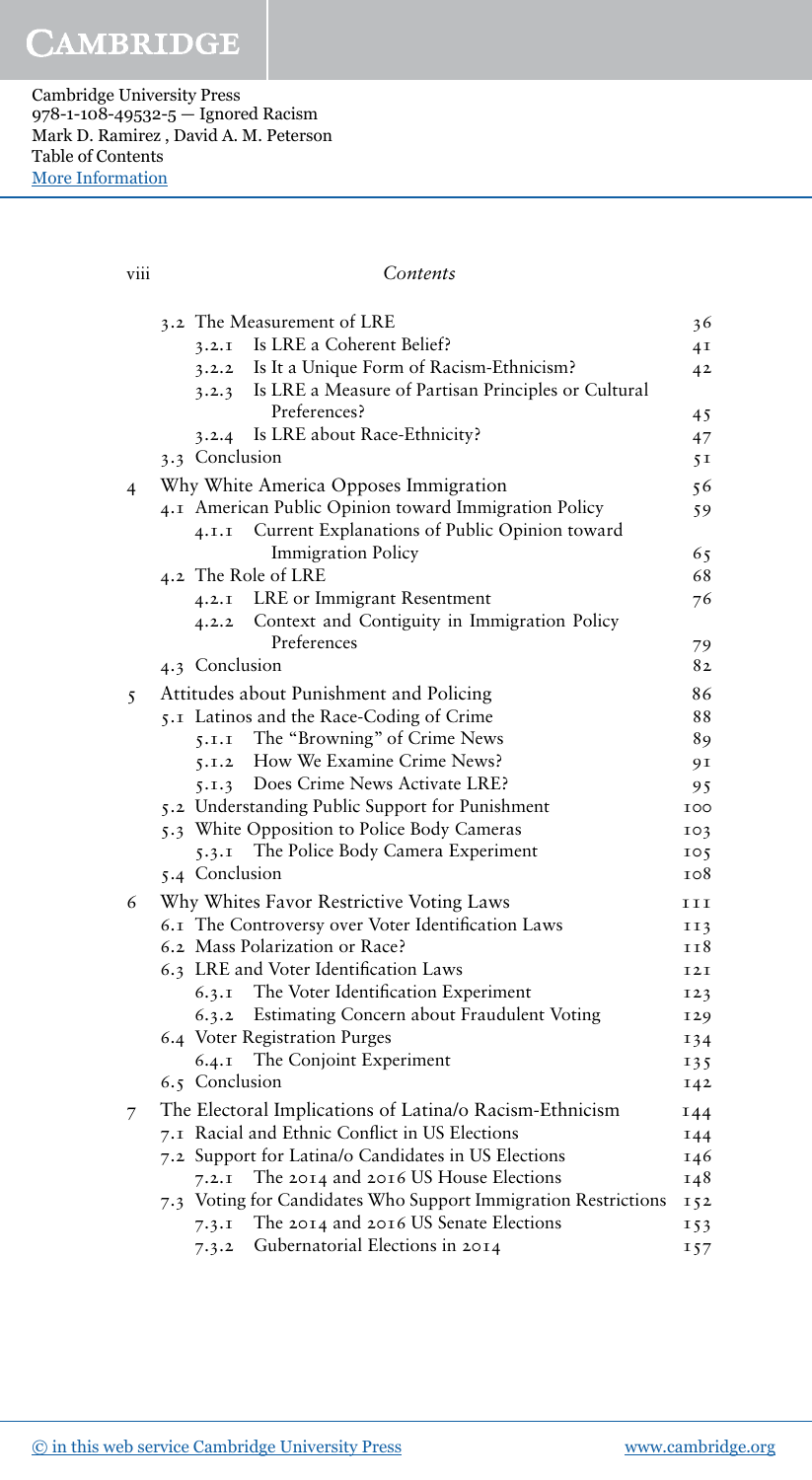Cambridge University Press 978-1-108-49532-5 — Ignored Racism Mark D. Ramirez , David A. M. Peterson Table of Contents [More Information](www.cambridge.org/9781108495325)

| Contents                                                 | ix         |  |
|----------------------------------------------------------|------------|--|
| 7.4 The Politics of Racism-Ethnicism in the 2016         |            |  |
| <b>Presidential Election</b>                             | 159        |  |
| 7.4.1 How Whites Voted in the 2016 Presidential Election | 161        |  |
| 7.5 LRE and the Strategic Choices of Candidates          | 166        |  |
| 7.6 Conclusion                                           | 170        |  |
| Conclusion                                               |            |  |
| 8.1 What Have We Learned?                                | 173        |  |
| 8.2 Limits on the Role of LRE                            | 176        |  |
| 8.3 The Browning of Whites' Attitudes                    | <b>177</b> |  |
| 8.4 The Nature of Public Policy Opinions                 | 181        |  |
| 8.5 The Real Implications                                | 184        |  |
| 8.6 Final Thoughts                                       | 185        |  |
| Appendix A Sample Details                                |            |  |
| Appendix B Measurement                                   |            |  |
| Bibliography                                             |            |  |
| Index                                                    |            |  |
|                                                          |            |  |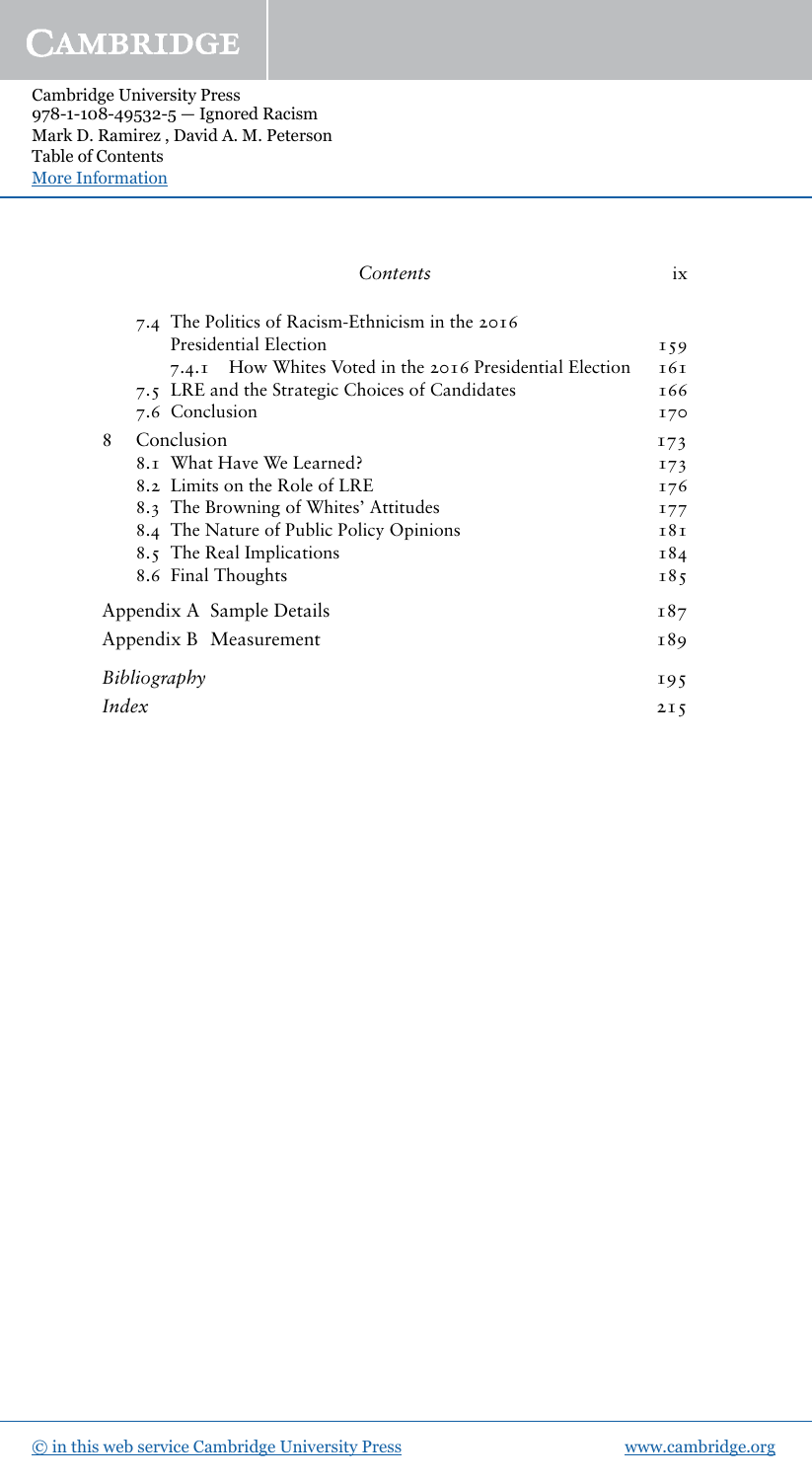Cambridge University Press 978-1-108-49532-5 — Ignored Racism Mark D. Ramirez , David A. M. Peterson Frontmatter [More Information](www.cambridge.org/9781108495325)

### **Preface**

This research is more timely than we first expected. When we started this project, in 2014, we expected that Whites' animus toward Latinos played an important role in shaping a lot of their opinions about politics and policy. But we expected that most of the findings would suggest that it would be unexplored and important undercurrents of politics. Obviously, the tides have shifted. As we are writing this in July of 2019, a dominant story is President Donald Trump's tweets and comments about "The Squad" – four women of color in the House of Representatives. His tweets suggesting they should go back to their countries and a chant of "send her back" at one of his rallies has once again made race and ethnicity a central piece of the Trump presidency. Alongside this more generalized racism, we are witnessing policies specifically targeting Latino communities. This includes the separation of families at the border, children kept in cages, an increasing number of migrant deaths, a rise in anti-immigrant vigilante groups, and more recently the unlawful incarceration of US citizens of Latina/o heritage by Immigration and Customs Enforcement (ICE). Whites' attitudes about Latinos may have been an undercurrent in 2014, but now they are clearly a tidal force.

We did not anticipate this change. In 2014, the main puzzle we started trying to address was whether certain expressions of anti-Latino or anti-immigrant sentiment were rooted in racial and ethnic animus, and whether this specific type of animus shaped both immigration policy preferences and vote choice. In putting together a module for the 2014 Cooperative Congressional Election Study (CCES), one of us (Ramirez) decided to try a new measure of Whites' animus toward Latinos to test how it would predict immigration attitudes and support for candidates

xv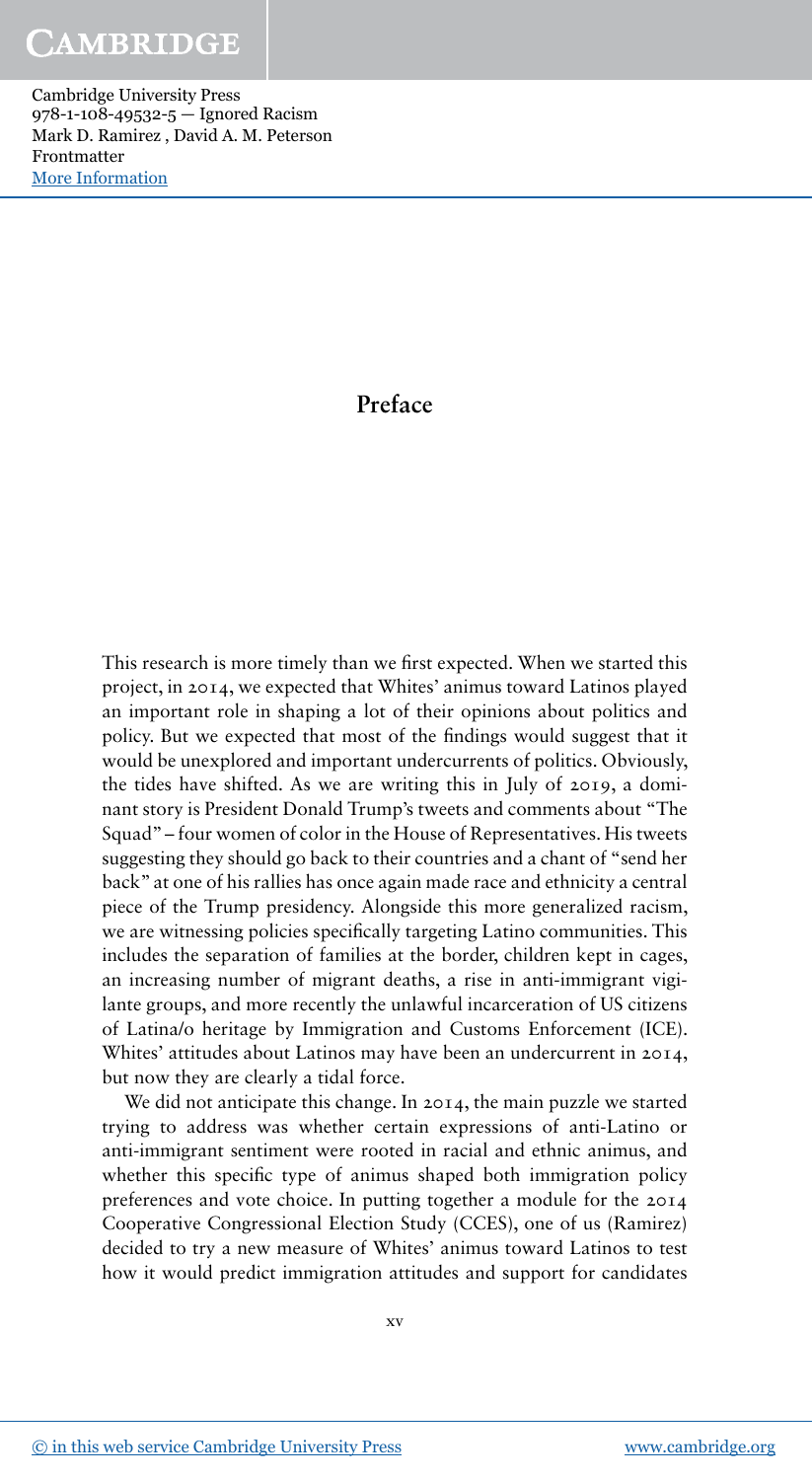Cambridge University Press 978-1-108-49532-5 — Ignored Racism Mark D. Ramirez , David A. M. Peterson Frontmatter [More Information](www.cambridge.org/9781108495325)

#### xvi *Preface*

running on anti-immigration platforms. In particular, the goal was to move beyond existing measures and approaches rooted in theories of how Whites perceive Blacks to understanding how Whites perceive Latinos. Much of the extant research, we believed, emphasized social distance and contact, but did not have as much of a focus on the actual content of what Whites thought and felt about Latinos.

Our starting point was to consider the unique legacy of history and culture of Latinos in America and how Whites have racialized Latinos into a distinctive non-White group. What we found was that animus toward Latinos in the past largely mirrors the expression of animus toward Latinos today in a way that mixes animosity toward the group with dislike toward certain ascribed behaviors. In some ways, it is much like how the shift from old-fashioned or biological racism to racial resentment changed the ways in which racism directed toward African Americans is expressed among Whites. What separates it from racial resentment targeted at African Americans is how it is grounded in the historical perceptions of Latinos rather than a shift in norms of equality. Whites' negative attitudes about Latinos are grounded in concerns about language, culture, immigration, criminality, and country of origin. And they always have been. We thought that a new measure of Whites' animus toward Latinos that captured this could help explain some important phenomena in American politics.

Given this intuition, we started trying to develop the measure we use in the rest of this book. We decided to refer to the concept as Latina/o racism-ethnicism (abbreviated as LRE). Conceptually, LRE recognizes that Whites are likely to conflate race and ethnicity with raceneutral behaviors when thinking about Latinos. As such, LRE contains items that refer to the legacy of immigration, linguistic differences, and specific beliefs Whites may hold about Latinos. Out first approach was to use a convenience sample to try to examine the measurement properties of our LRE scale and compare it to several of the competing measures in the literature. The results were clear: LRE is empirically distinct from ethnocentrism, racial resentment, stereotypes of Latinos, cultural preferences, partisanship, and ideology. We were on to something.

The 2014 CCES gave us the opportunity to see how this new measure of LRE predicted two obvious dependent variables: immigration attitudes and vote choice. The specific results are presented in Chapters  $4$  and  $7$ , respectively. Not to spoil the information provided in those chapters, but LRE helps to explain both Whites' preferences on immigration policy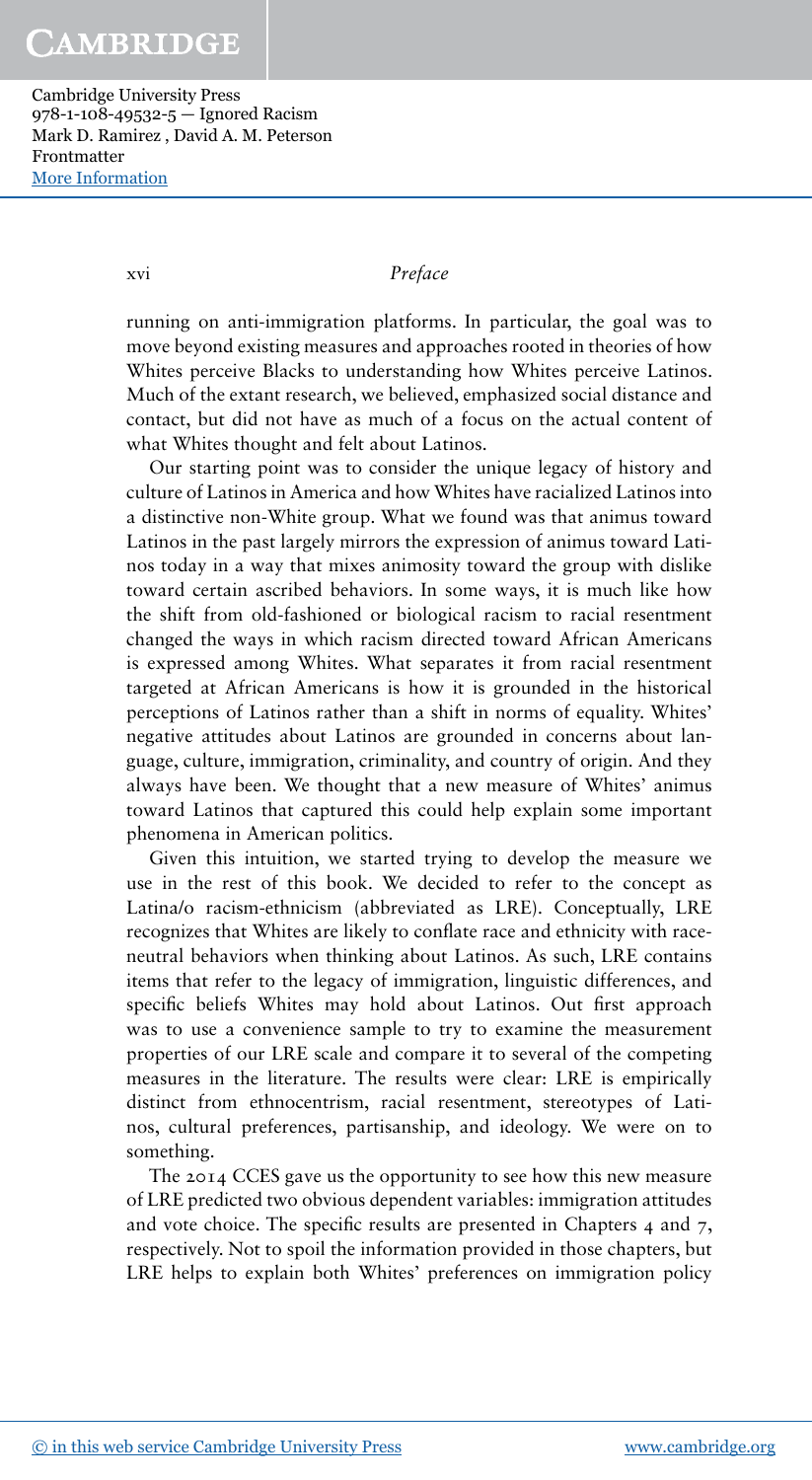Cambridge University Press 978-1-108-49532-5 — Ignored Racism Mark D. Ramirez , David A. M. Peterson Frontmatter [More Information](www.cambridge.org/9781108495325)

#### *Preface* xvii

and their vote choice in the 2014 congressional elections. At the time, we expected this to be a single article that introduced the concept of LRE and showed its effects. Because we were both busy with other projects, we did not get around to writing the article. We did decide to replicate some of the measurement results and address some initial concerns with our approach in an additional survey in 2015, but again got sidetracked from writing an article.

Donald Trump's campaign in 2016 jump-started our efforts. Trump's rhetoric and policies made it evident that Whites' attitudes about Latinos was going to be a central concern of the 2016 campaign. We again put a (partial) LRE scale on the 2016 CCES. More importantly, the campaign made it clear that how Whites' animus toward Latinos shaped politics was a bigger question than we initially intended to explore. President Trump tied his rhetoric about Latinos to more than just immigration. He reinforced the existing tropes connecting Latinos with crime and with election fraud. As we were finishing the final details of this manuscript, for instance, he told a group of young conservatives,

And when they're saying all of this stuff, and then those illegals get out and vote, because they vote anyway. Don't kid yourself. Those numbers in California and numerous other states, they're rigged. They've got people voting that shouldn't be voting. They vote many times, not just twice, not just three times. It's like a circle. They come back, they put a new hat on. They come back, they put a new shirt on. And in many cases, they don't even do that. You know what's going on. It's a rigged deal.<sup>1</sup>

These types of cues lead us to conclude that we needed a fuller and richer exploration of how LRE shapes Whites' attitudes about politics.

We set out to do this through a series of experiments. In particular, we focused on how LRE shapes Whites' attitudes about immigration, crime, restrictions on voting, and elections. Overall, the results are clear. LRE plays a foundational role in how Whites think about much of American politics. The differences between Whites who are high in LRE and those who are low in LRE shape how they think about politics and policy. They inluence how they respond to information about the world. There is also some evidence that candidates for ofice respond to these preferences in their campaign appeals.

We do not have the data to test how much of these effects are due to the emergence of Donald Trump as a candidate or the ways in which he

<sup>1</sup> Philip Bump, The Selective Socialism of Donald Trump, *Washington Post*, July 23, 2019.